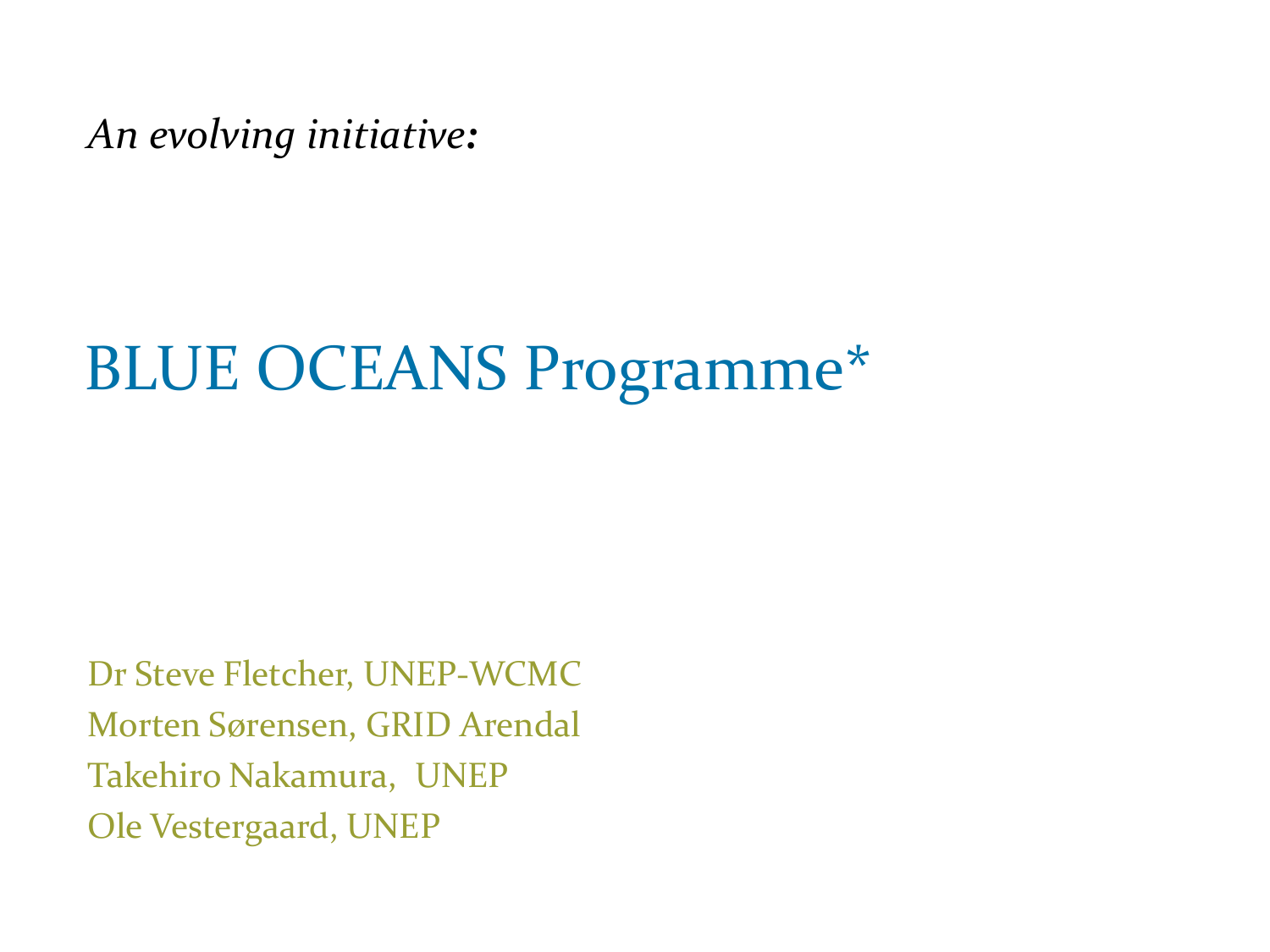## BLUE OCEANS: The headlines

### **What is it?**

A major proposed new programme focused at regional and national levels to **enhance social and economic benefits from oceans and coasts in an ecologically sustainable manner**.

#### **How?**

Through a **targeted technical support and capacity development programme** to enable the production and implementation of multi-sectoral:

- **Regional Integrated Ocean Strategies**
- **National Integrated Ocean Policies**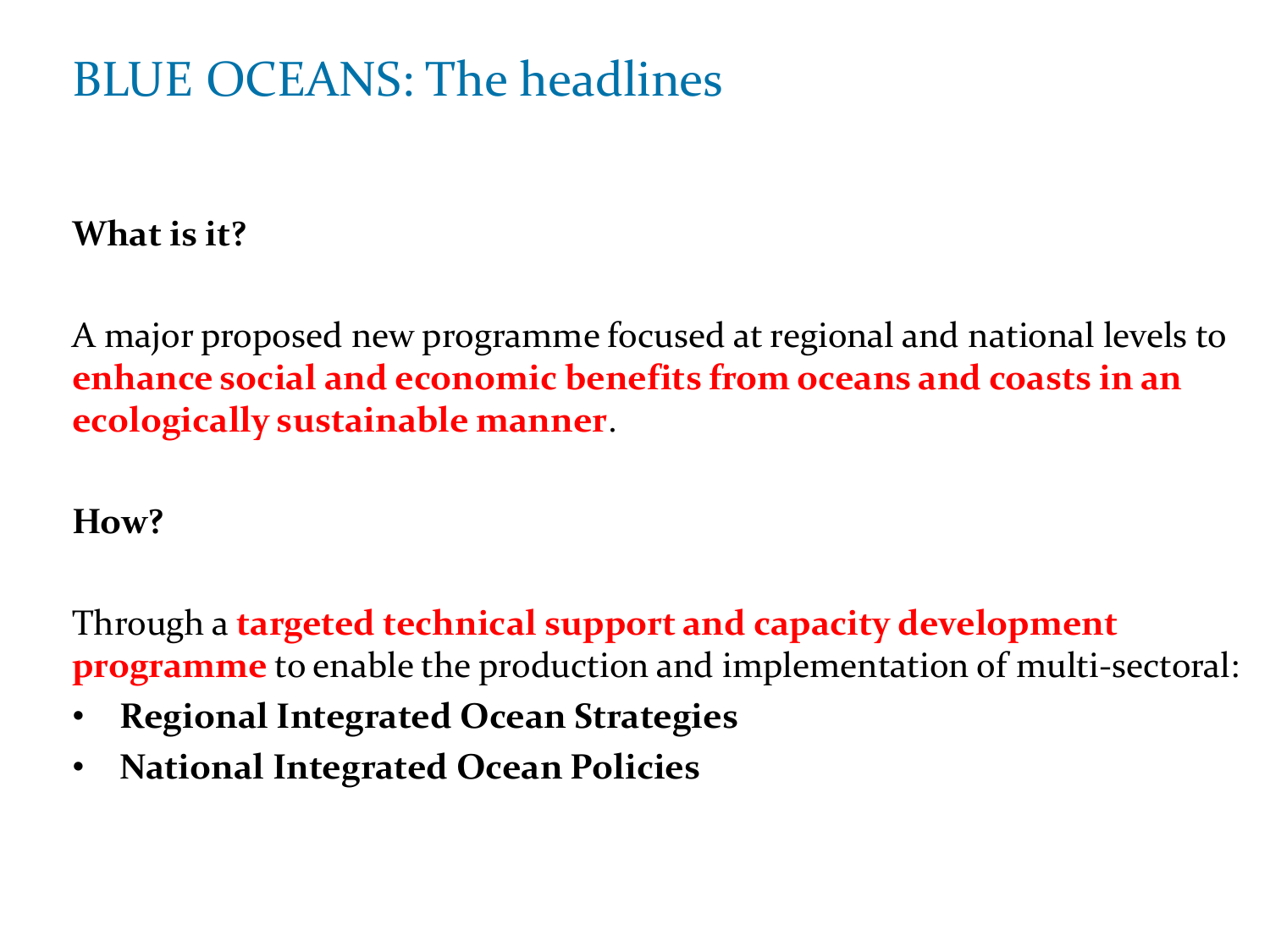## Why is this needed?

- To address the need for multi-sectoral marine and coastal policy
- To deliver and monitor progress towards SDGs
- To deliver UNCLOS commitments (articles 192-194)
- To support science into policy transition
- To realise the added value of the regional perspective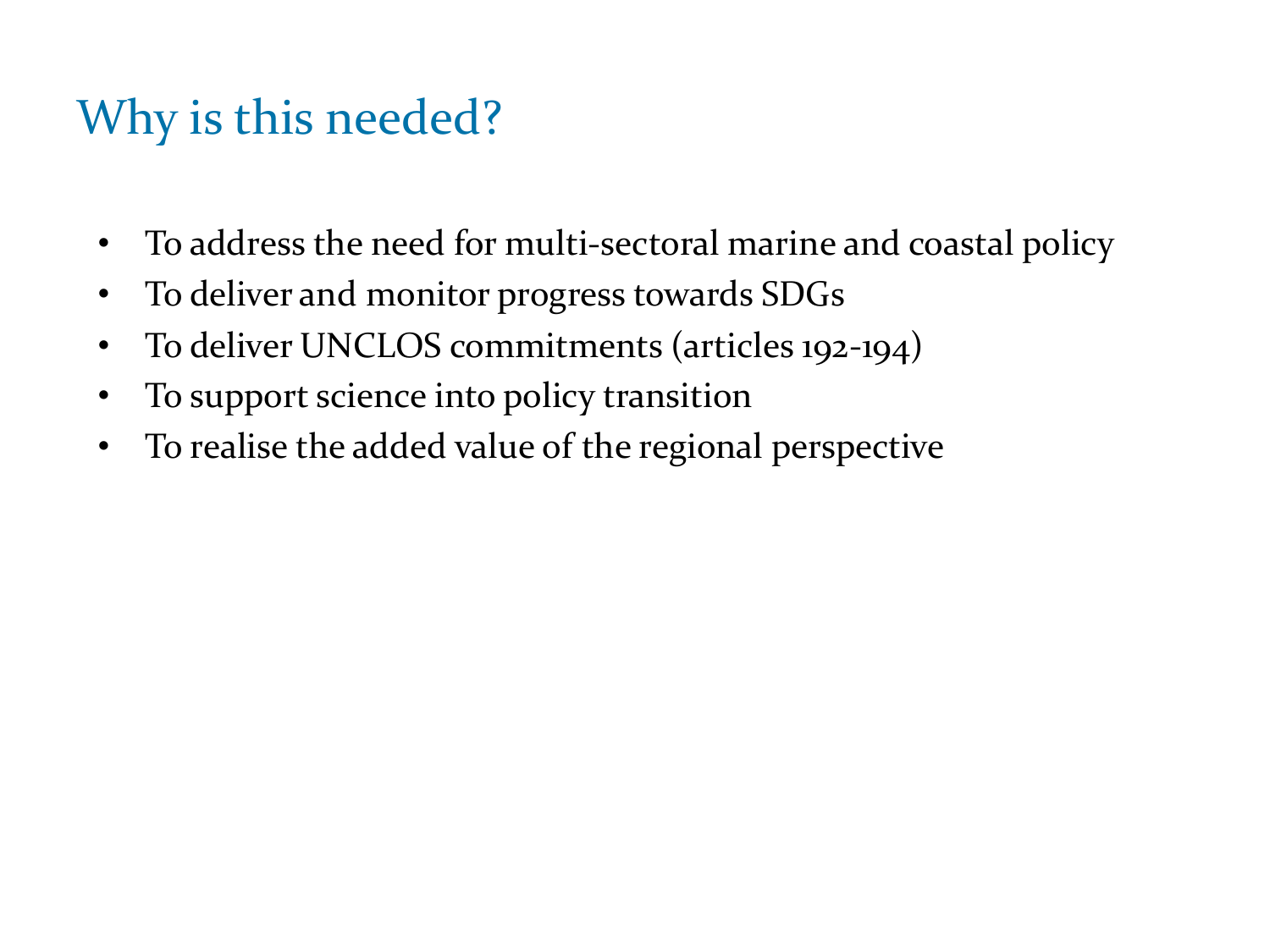## BLUE OCEANS Principles

Include oceans and coastal areas

Inclusive of all ocean sectors

Inclusive of all stakeholders

Build on existing approaches

Use spatial planning tools

Ecosystem approach

Precautionary principle

Credible knowledge sources

Blue economy

Special attention to social issues

Clear monitoring framework

Contribute to global targets

Recognises links to ABNJ

Land-Ocean connections

Cumulative human impacts Support use of national capital values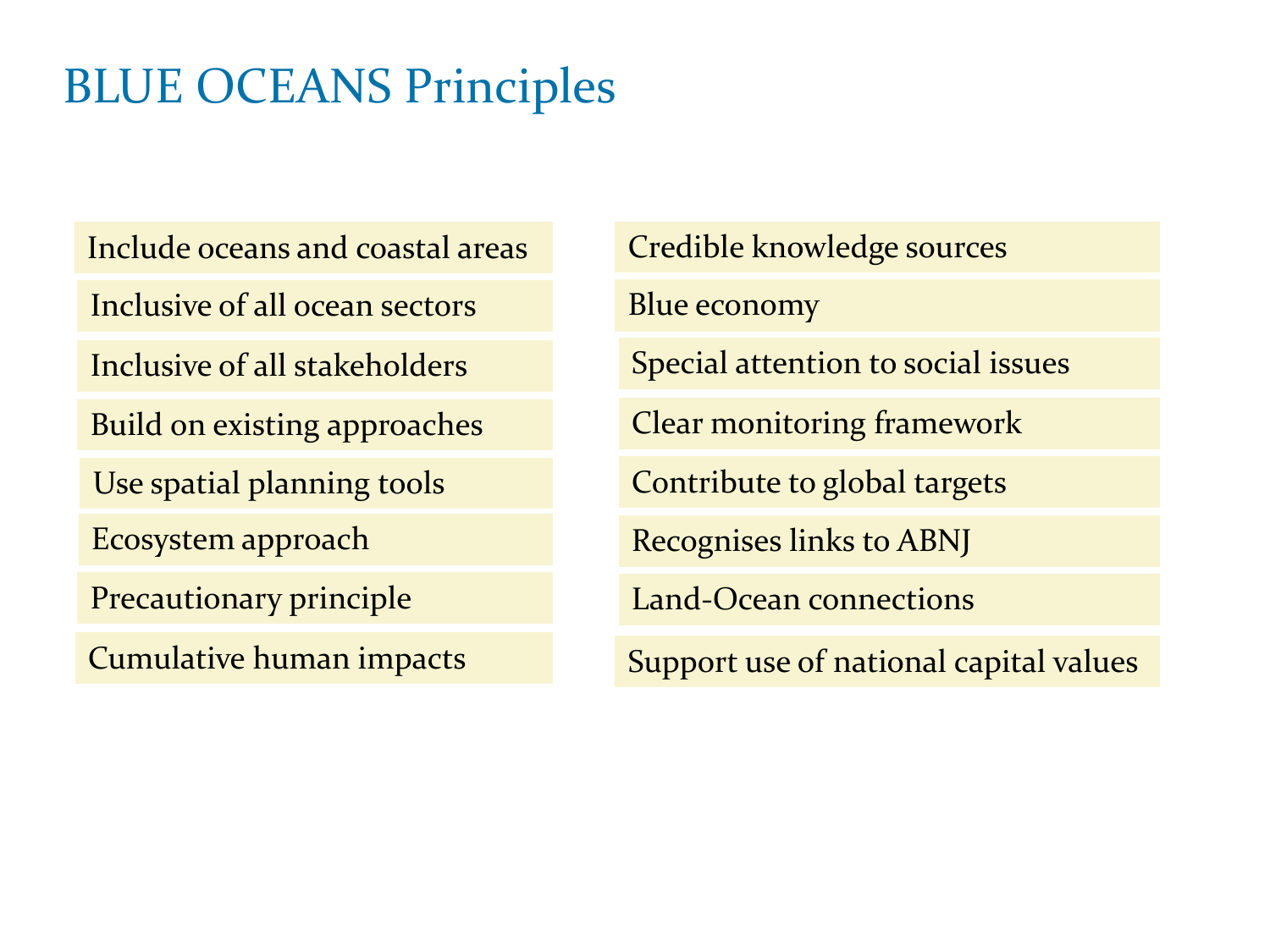### Programme Overview

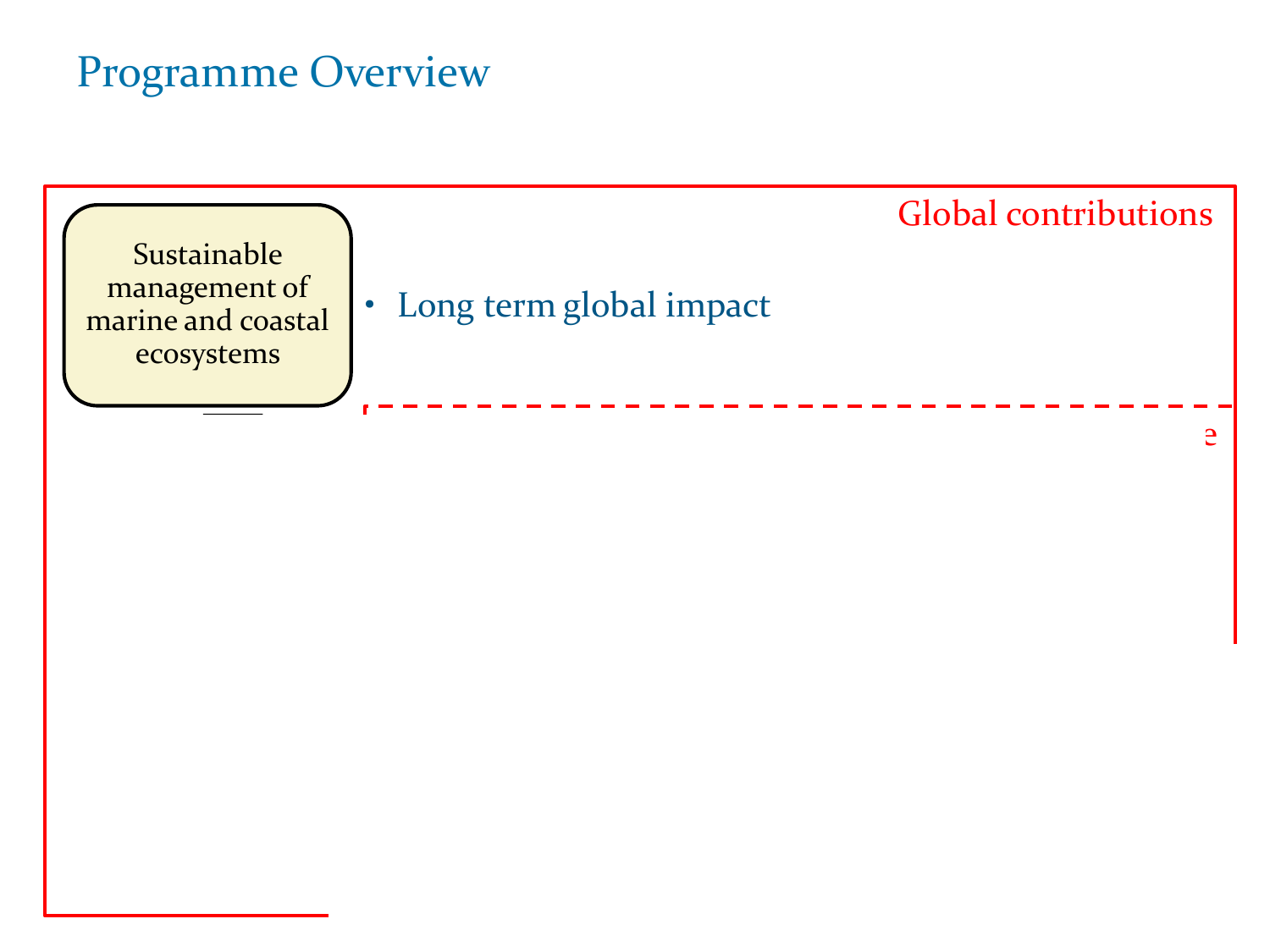Possible Programme Activities: Regional

**Key output: Regional Integrated Ocean Strategies**

*Through:*

- **Regional Ocean Policy stocktake** to determine regional ocean policy baseline.
- **Regional Horizon Scanning** to determine and communicate the likely changes to current ocean issues.
- **Regional Social Innovation Labs** to enable regionally tailored innovation platforms from which to build **Regional Integrated Ocean Strategies.**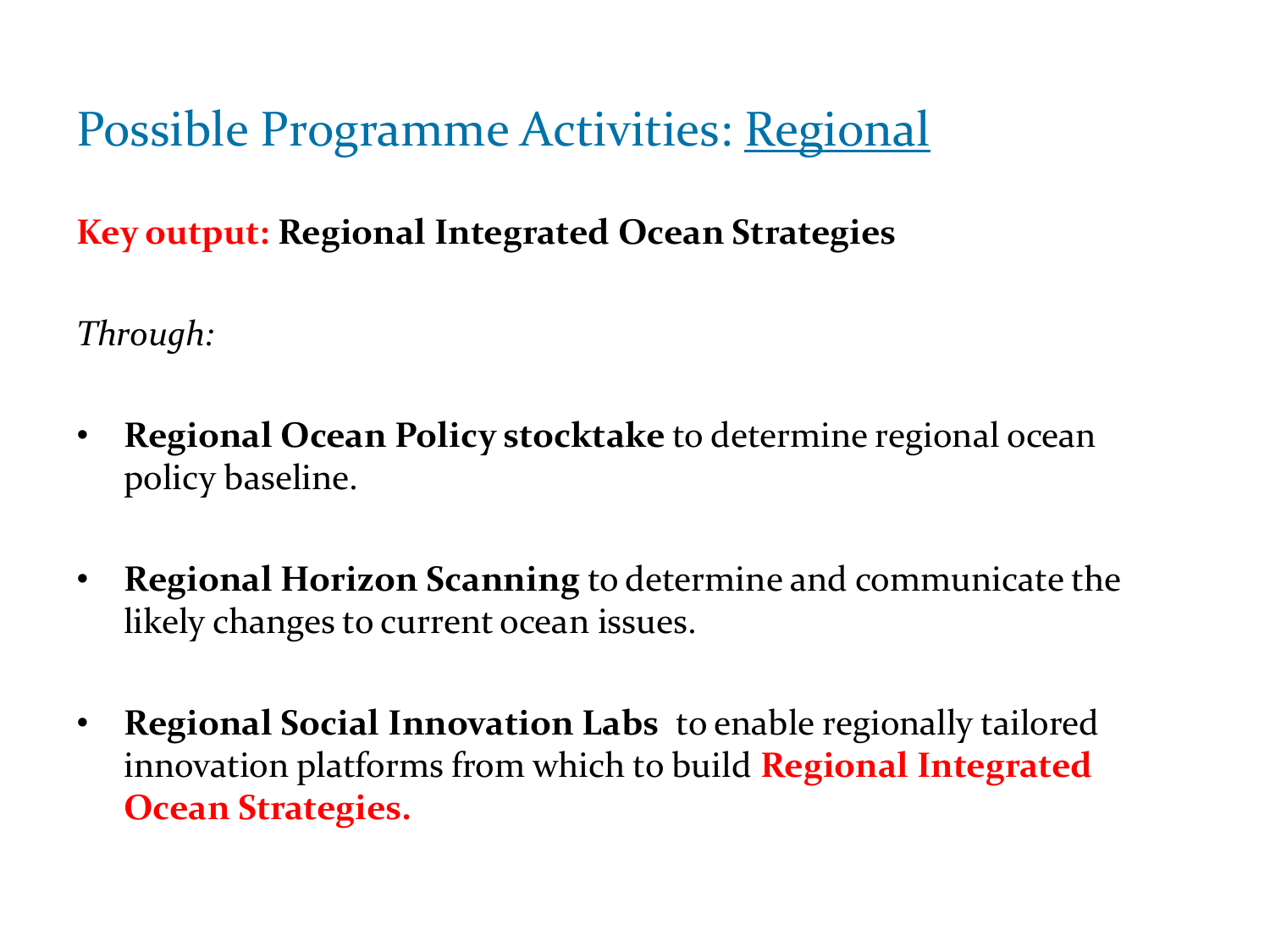## Possible Programme Activities: National

2 key preparatory steps:

- **1. National level process** to determine the scope of each NIOP.
- 2. Construction of a tailored **national institutional technical support and capacity development programme** to assist the development, implementation and monitoring of each NIOP.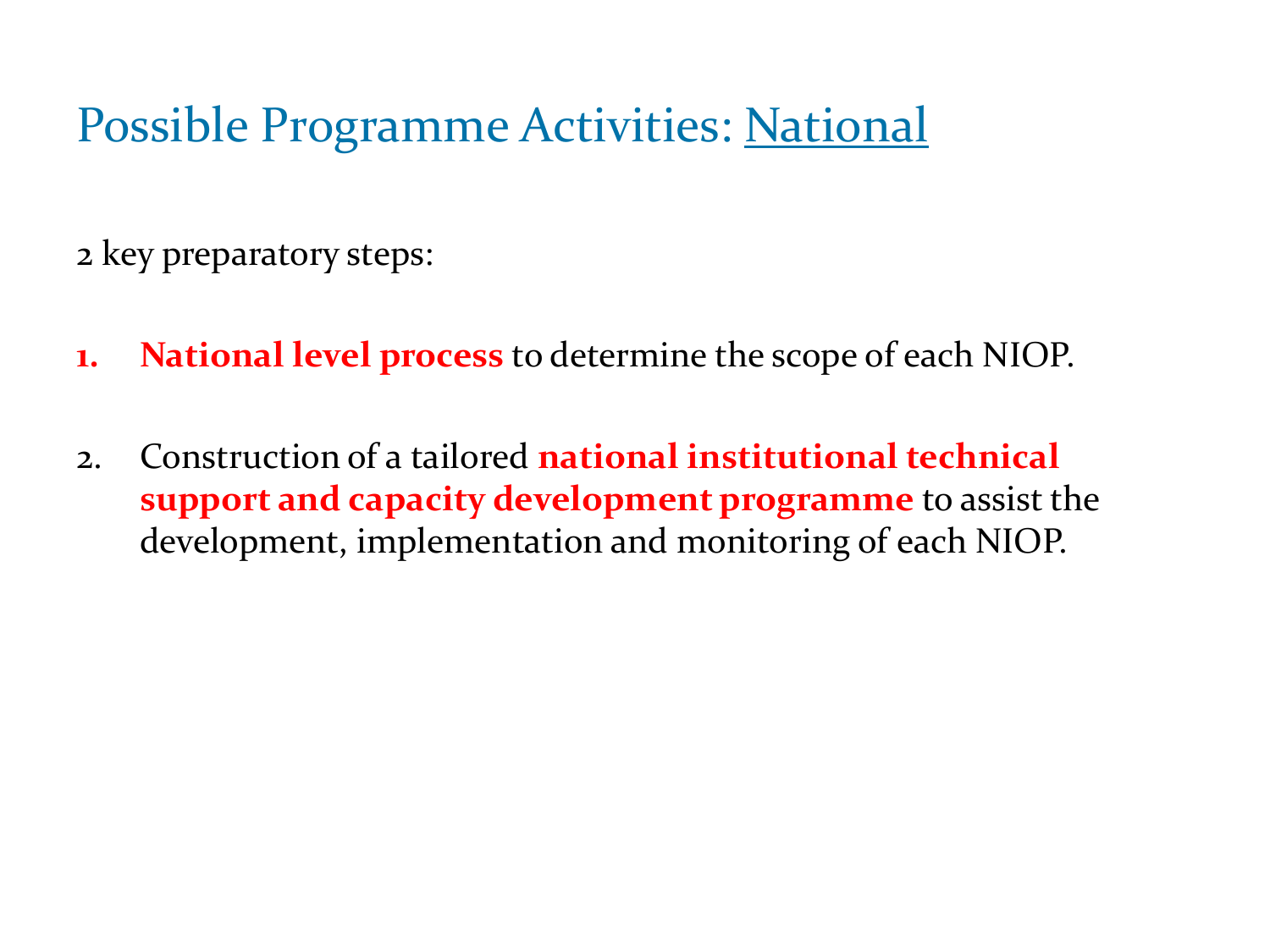# Possible Programme Activities: National

**Key output: National Integrated Ocean Policies** 

*Through technical support to:*

- Generate a **social, economic and ecological evidence base**.
- Generate tailored **social processes to effectively engage the public and stakeholders** in the development of NIOPs.
- Undertake **National horizon scanning studies** to determine the likely future changes.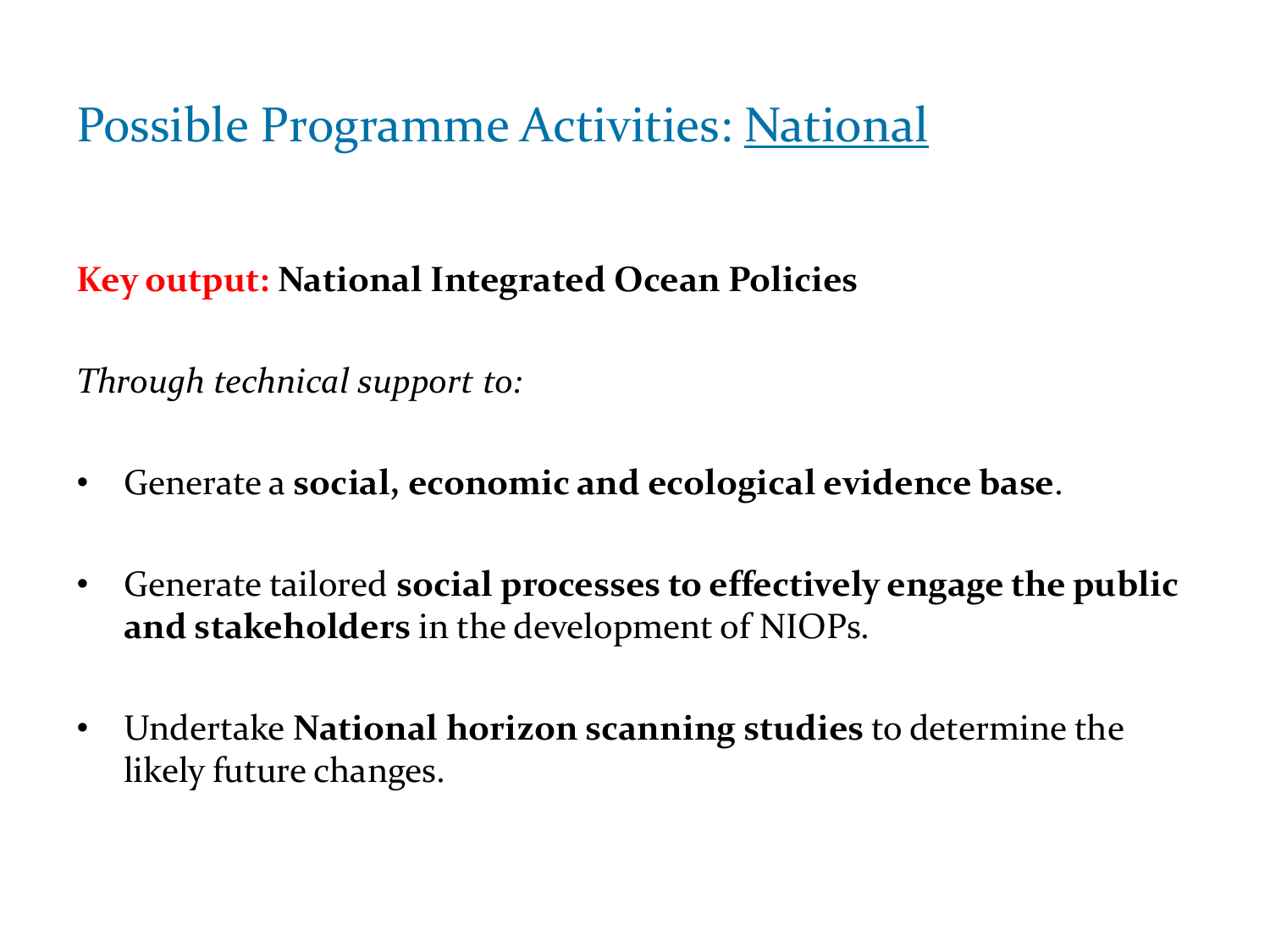- Develop a **tailored NIOP indicator framework** that enables national, regional and global targets and goals to be tracked.
- Ensure the **BLUE OCEANS principles are embedded in the NIOP**  development process.
- Present a **capacity development programme** to embed effective learning and ensure legacy benefits.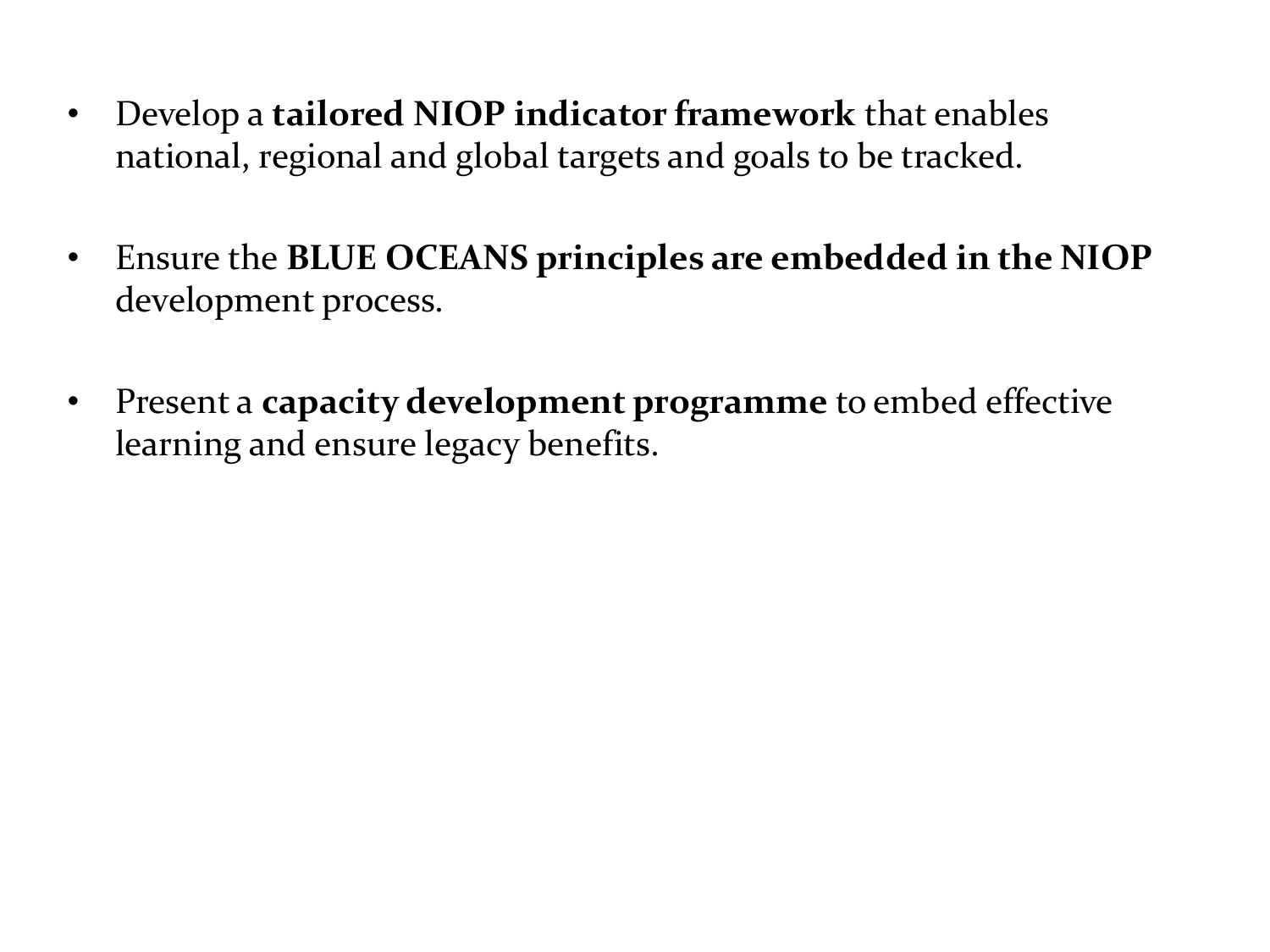### Next steps

- Seeking feedback
- Further development of the idea
- Identify regions interested in piloting BLUE OCEANS
- Seek resources